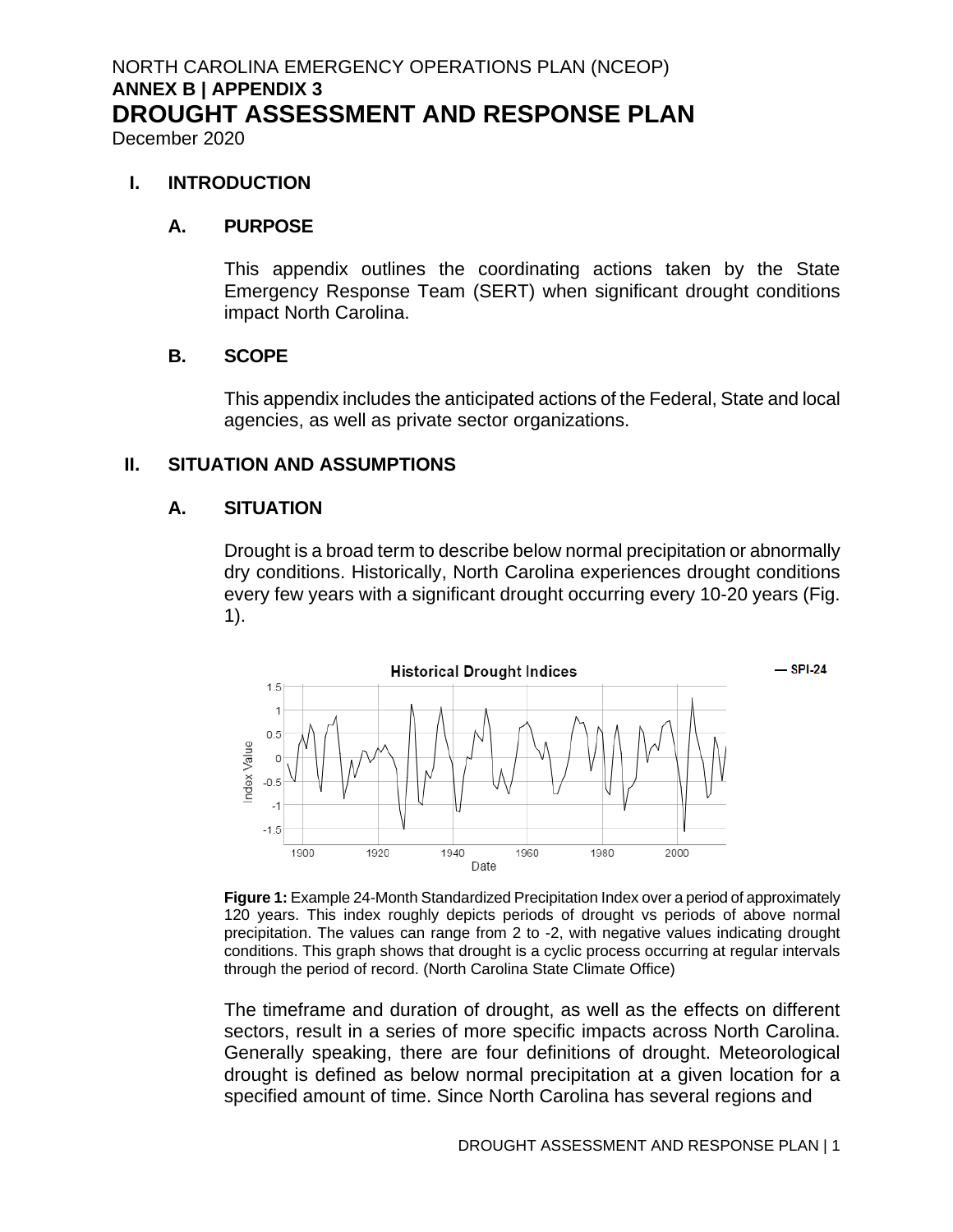December 2020

associated climates, conditions that are considered below normal differs by region. Agricultural drought is defined as insufficient moisture (typically soil moisture) to support the needs of crops during the growing season.

This type of drought is highly dependent on the type of plant and available water supplies from lakes or groundwater. Hydrological drought refers to reduced water flow in streams, low lake levels, or limited groundwater due to the accumulated effects of drought over a period of months or years. Socioeconomic drought refers to the combined effects of human demand for water and reduced water supply due to drought. This is typically the result of the other three drought definitions accumulated over time and may include increased food costs, reduced water quality and ultimately an impact on the economy of North Carolina.

The North Carolina Drought Management Advisory Council (DMAC) was created in 2003 under North Carolina General Statute 143.355.1. It is an interagency organization responsible for issuing drought advisories based on technical data to address varying conditions throughout the State. The drought advisories provide accurate and consistent information to assist local governments and other water users in taking appropriate drought response actions in specific areas of the State that are exhibiting impending or existing drought conditions.

### **B. ASSUMPTIONS**

- 1. Statewide impacts from a severe drought have occurred across North Carolina, resulting in significant effects.
- 2. Crops have been severely impacted. Many are wilted or withered and a large amount of the harvestable plants are lost. Grasslands used for pasture land or hay have stunted in growth or are overgrazed and cannot support livestock without supplemental feed.
- 3. Natural vegetation has become dry, enhancing the risk of wildfires that spread rapidly. Major wildland forest fires can occur over several locations causing a strain on firefighting resources. The North Carolina Forest Service will ban open burning when there is an increased fire weather risk.
- 4. Drinking water supplies are dangerously low. This may include dry wells due to low groundwater or low lake and river levels.
- 5. Due to the reduced water supplies, water quality is becoming poor. People are becoming sick and water may be unpotable in some cases.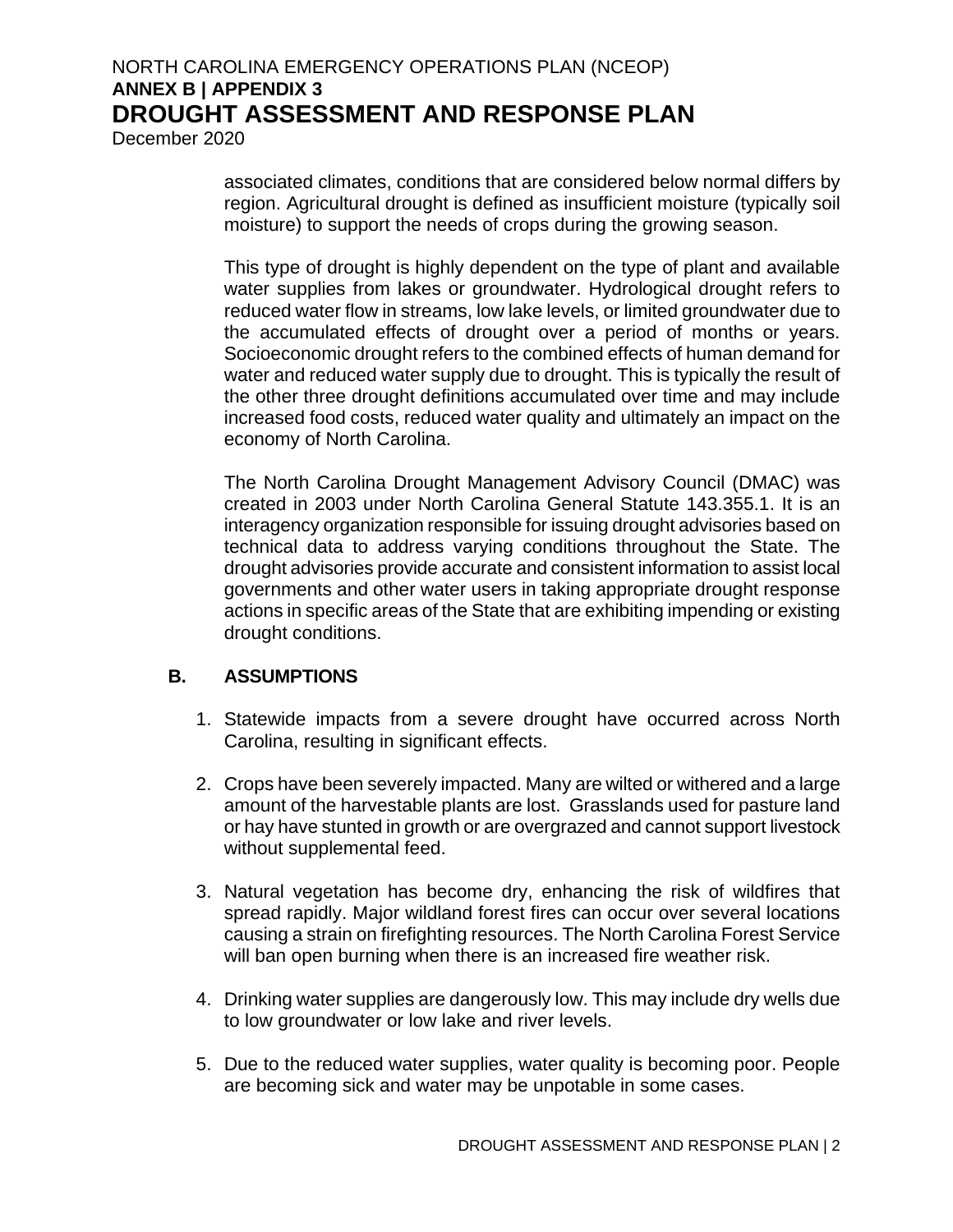December 2020

- 6. With a long term drought, State revenue is down and the economy is hurt due to a combination of reasons. These may include, low crop yields, increasing food costs, increasing water costs, reduced tourism due to low water at recreation areas, etc.
- 7. Emergency transportation of resources (inbound response and outbound disposal) may require permits, licenses, or exemptions.
- 8. Less-impactful droughts may only require partial activation of this appendix and may involve coordination between NCEM and other supporting State agencies.

### **III. ORGANIZATION AND ASSIGNMENT OF RESPONSIBILITIES**

### **A. LEAD STATE AGENCY**

**1. NC DEPARTMENT OF PUBLIC SAFETY (NCDPS)**

### **NORTH CAROLINA EMERGENCY MANAGEMENT (NCEM)**

a. Support local government efforts during drought emergencies and to coordinate State and Federal emergency activities.

### **B. LEAD TECHNICAL AGENCY**

### **1. NC DEPARTMENT OF ENVIRONMENTAL QUALITY (NCDEQ)**

- a. Serve as the lead agency for the North Carolina Drought Management Advisory Council (DMAC) and designates an employee of the department to serve as chair of the DMAC.
- b. Monitor municipal water/sewer systems, water sources, and assist with water system leak detection.

### **C. SUPPORTING AGENCIES**

### **1. NORTH CAROLINA DROUGHT MANAGEMENT ADVISORY COUNCIL (DMAC)**

- a. Organizations currently serving on DMAC:
	- o NC Division of Environmental Quality (chair)
	- o NC Cooperative Extension Service
	- o State Climate Office of North Carolina State University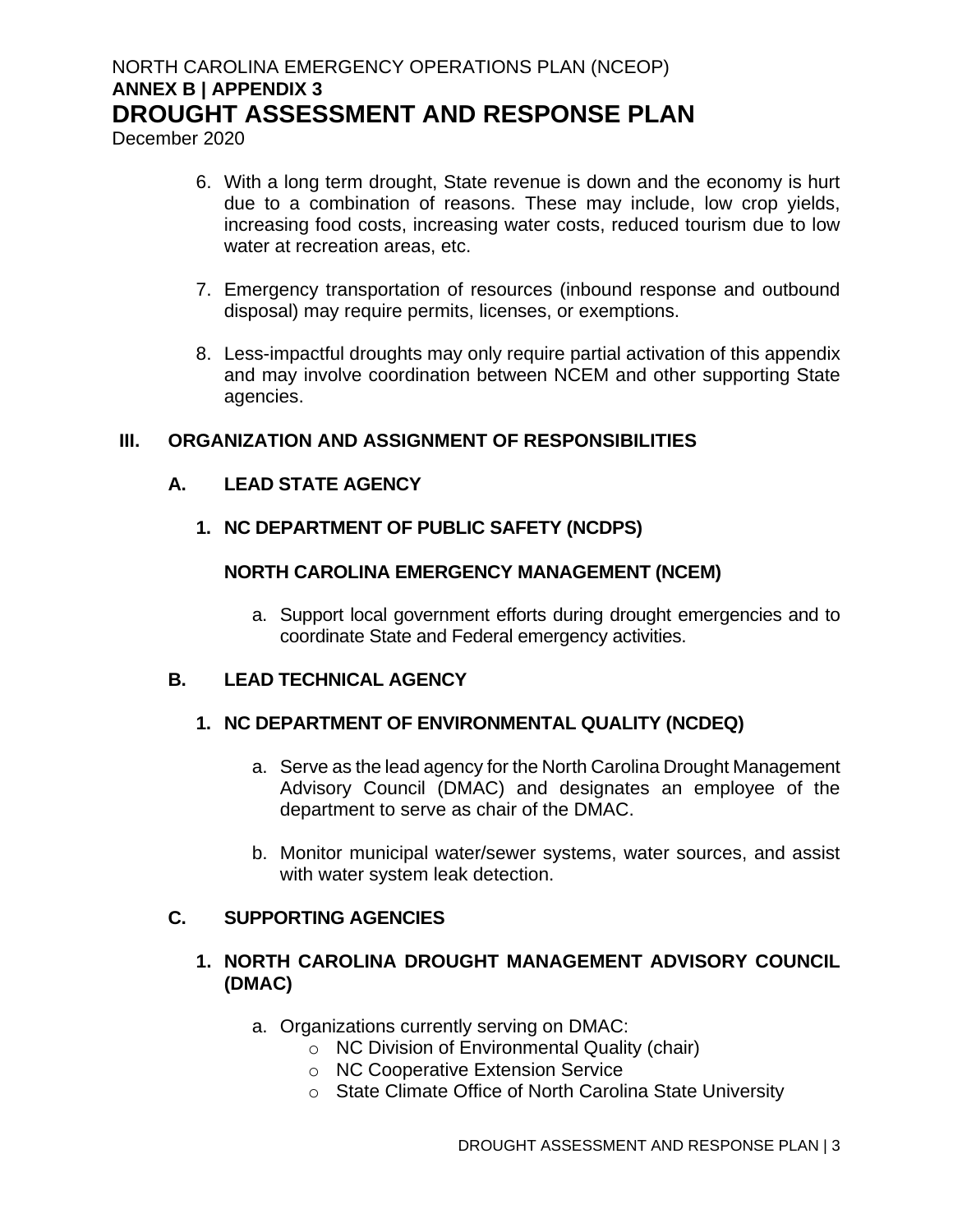December 2020

- $\circ$  NC Public Staff of the Utilities Commission
- o NC Wildlife Resources Commission
- o NC Department of Agriculture and Consumer Services
- o NC Department of Commerce
- o NC Department of Public Safety
- o US National Weather Service, NOAA
- o US Geological Survey
- o US Army Corp of Engineers
- o US Department of Agriculture
- o Federal Emergency Management Agency
- b. Makes water resource assessments and projections.
- c. Selects or develops specific formats for routine and special reports regarding water resources.
- d. Identifies need for additional water supply information.
- e. Compiles all assessments of water resource capability to withstand drought impact.

### **2. NC DEPARTMENT OF AGRICULTURE AND CONSUMER SERVICES (NCDA&CS)**

- a. Promote water conservation measures for agriculture.
- b. Interface with Federal agriculture agencies and lead disaster/emergency assistance for crop owners.
- c. Fire suppression of wildlands and grasslands.

### **3. PUBLIC STAFF OF THE NC UTILITIES COMMISSION**

a. Monitor utility impacts and potential energy loss.

### **4. NC DEPARTMENT OF INSURANCE (NCDOI)**

a. Ensure water resources for firefighting.

### **5. NC DEPARTMENT OF HEALTH AND HUMAN SERVICES (NCDHHS)**

- a. Coordinate well water testing for contaminates.
- b. Monitor the impact of water shortages on public health.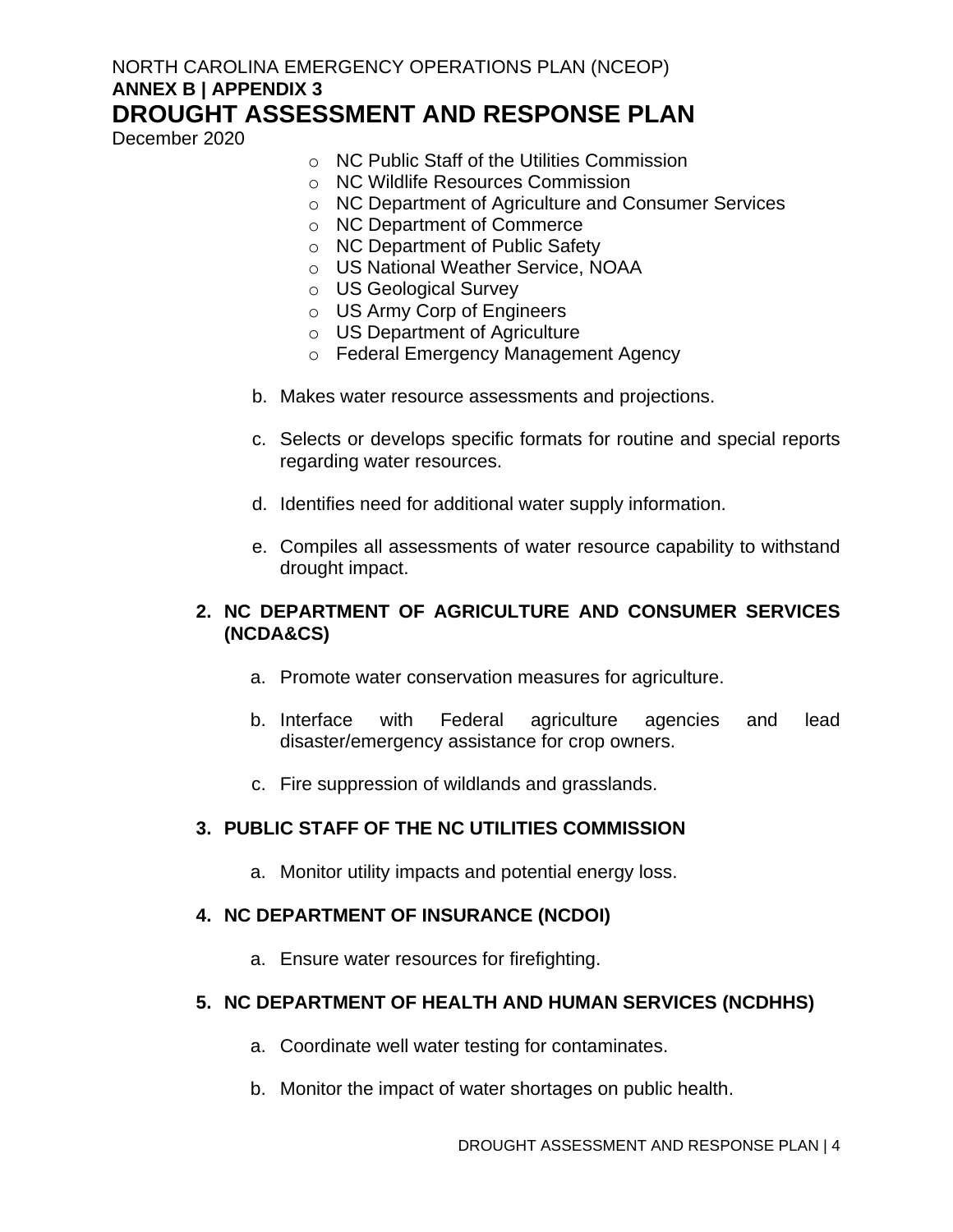December 2020

#### **IV. CONCEPT OF OPERATIONS**

#### **A. GENERAL**

A Drought Response Plan specific to North Carolina has been developed to provide a system for assessing a drought cycle's progress and for determining when to institute a formal drought response. This plan enhances North Carolina's ability to apply limited resources and reduce the effects of drought.

Drought conditions may be monitored through the US Drought Monitor via the North Carolina DMAC website or the National Drought Mitigation Center website. This tool outlines drought categories that define the severity of the drought. Categories include Abnormally Dry, Moderate, Severe, Extreme and Exceptional drought. These categories are determined based off a combination of factors including stream flows, amount of water stored in reservoirs, groundwater levels, agricultural information, forestry sensors, weather forecasts, and time of year. The North Carolina DMAC may declare drought conditions not necessarily based on the US Drought Monitor.

#### **B. RESPONSE ACTIONS**

The North Carolina DMAC assesses drought conditions on a weekly basis using input on the status of water resources across the State from the technical organizations described above. Each drought category may require a different level of response as described in Tab A, Sequence of Drought Actions.

In the event the Governor declares an extreme water supply emergency, the Environmental Management Commission (EMC) under NC General Statute 143 may authorize "any county, city, or town, in which an emergency has been declared to divert water in the emergency area sufficient to take care of the needs of human consumption, necessary sanitation and public safety", and "to make such reasonable rules and regulations governing the conservation and use of diverted waters…". The NC Department of Environmental Quality, Division of Water Resources, in representing the Commission, monitors existing raw water supplies and identifies alternate/emergency sources and evaluates system operations.

This plan is anticipated for use only when the Governor declares a State of Emergency as a result of drought. Local municipalities may enact their own plans which may require reporting on their water supplies, as well as implement voluntary or mandatory water restrictions during times of extreme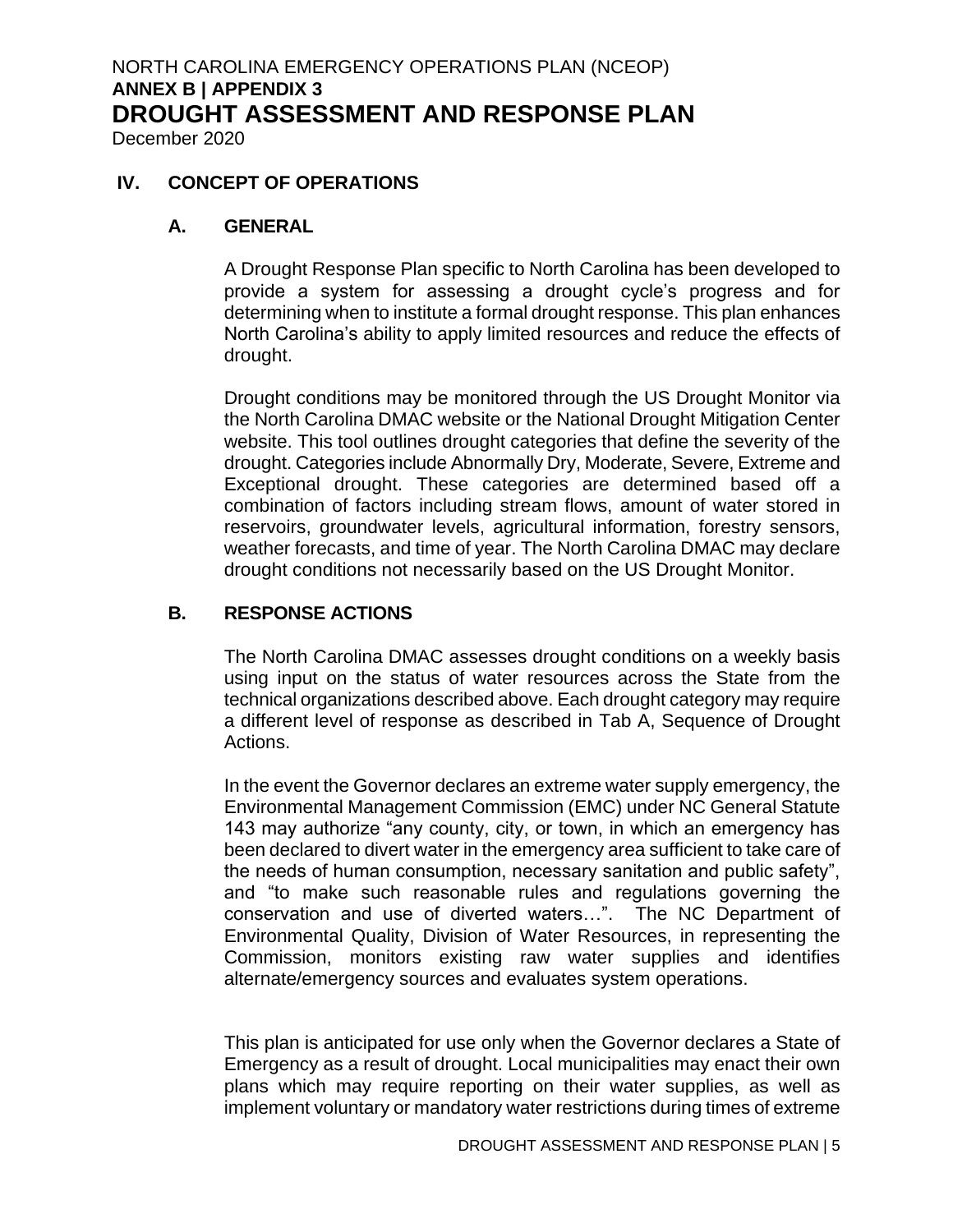December 2020

drought.

### **1. INITIAL**

- a. North Carolina uses a dual system of assessment and response to deal effectively with drought.
- b. The assessment system calls for representatives from State and Federal agencies to form task forces that can rapidly evaluate and assess water availability and drought impacts and disseminate the information.
- c. Task forces are designed to assess the range of needs that can result from drought.
- d. Task forces are generally chaired by a middle or senior level management employee in the responsible State agency.

These task forces will make assessments on various sectors of North Carolina and will report them to the North Carolina DMAC, the SERT and other State agencies as appropriate. The findings and recommendations of the task forces are assimilated into the overall State drought assessment and are intended to assure effective response capabilities, as well as to provide documentation for any emergency declaration. The task forces do not become involved in the response of various agencies to a declared drought emergency nor do they have authority over its member agencies. These task forces will meet according to a schedule established by its chairperson (from the lead agency) and terminate activities based on the sequence of drought actions (Tab A) and in coordination with the DMAC.

### Agriculture Task Force:

This task force will monitor the State's agriculture industry. The NC Department of Agriculture and Consumer Services is the lead agency and, in conjunction with the DMAC, is responsible for activating this task force. Members of this task force also include (but not limited to) the US Department of Agriculture State Emergency Board, Small Business Administration, North Carolina Forest Service, Division of Water Resources, and North Carolina Cooperative Extension Service. The response actions of the Agriculture Drought Task Force include:

- a. Review and update guidelines and procedures for drought response.
- b. Assess current and potential agricultural drought severity.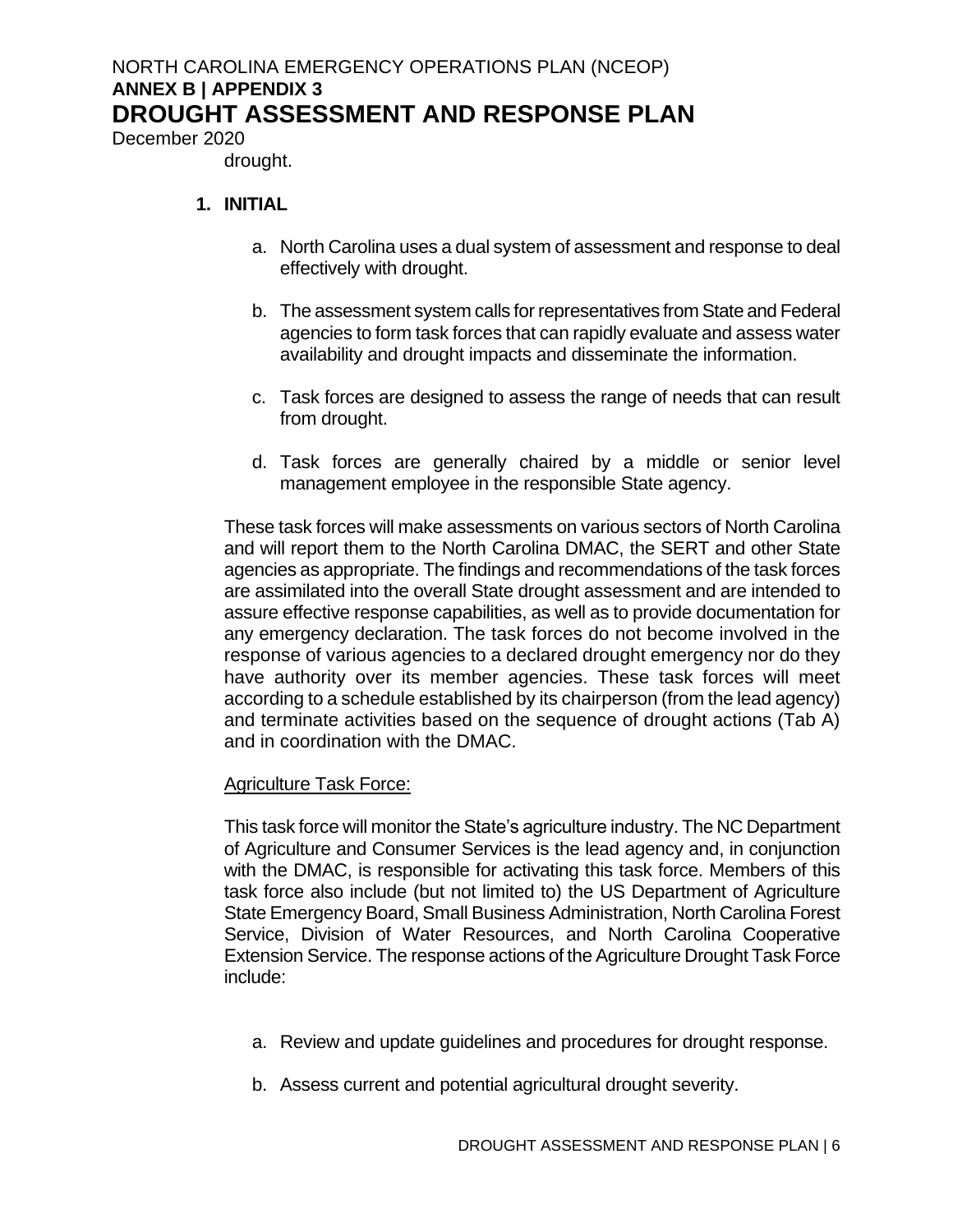December 2020

- c. Evaluate impact data. Assessments will detail crop and livestock loss, soil erosion, and insect/pest problems.
- d. Develop action plan for drought response with ESF-11 partners.
- e. Identify potential sources for drought assistance.
- f. Recommend SERT response levels and activities.
- g. Prepare agricultural assessment reports for the DMAC and the SERT.
- h. Formulate guidance, recommendations, and information through approved channels to SERT partners, industry leaders, and agriculture producers.
- i. Maintain supporting data and records of activities.

Agriculture Task Force Recovery Actions:

- a. Evaluate and amend action plan for drought response with ESF-11 partners as events and circumstances change.
- b. Update inventory and maintain information on special resources with cost data and procedures for activation.
- c. Create, sustain and distribute contact information of support service agencies and agricultural industries stakeholders, agencies, personnel and resources for drought response.
- d. Issue guidance, recommendations, and information through approved channels to SERT partners, industry leaders, and agriculture producers of appropriate and available response actions.
- e. Develop and distribute projections of drought impacts on the agricultural economy.
- f. Issue regular and special reports to the North Carolina DMAC, the SERT and other government agencies as appropriate.
- g. Analyzing and identifying procedures for coordinating with other drought task forces.

### Economic Impact Task Force:

This task force is created to monitor the impact of the drought on the State's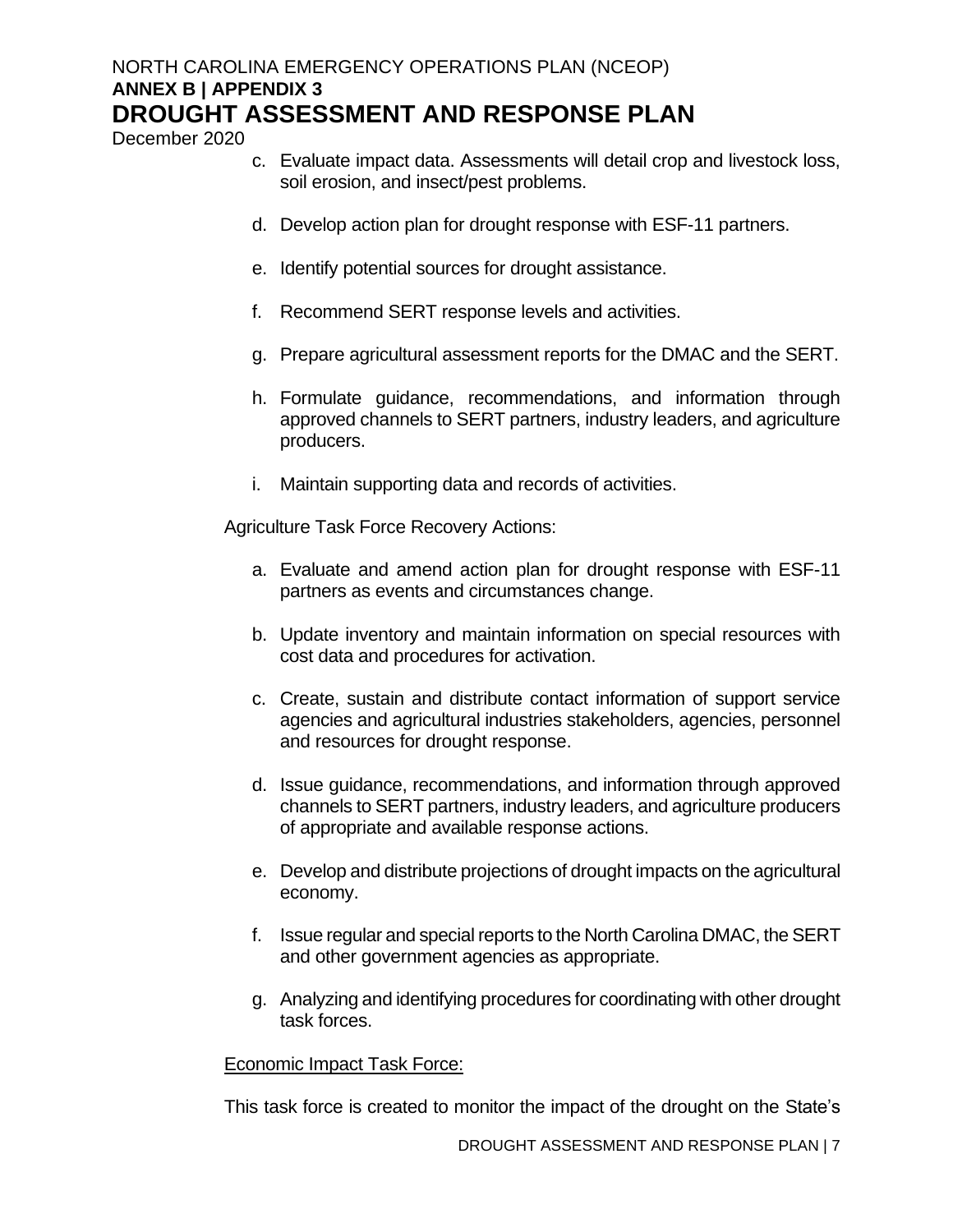December 2020

economy. The task force will identify the potential impacts of drought and track their occurrence and intensity. The Department of Commerce is the lead agency and, in conjunction with the DMAC, is responsible for activating this task force. Members of this task force also include (but not limited to) the Department of Revenue, Division of Social Services, Department of Labor, Department of Agriculture and Consumer Services, and Council of Governments. The response actions of the Economic Task Force include:

- a. Study the feasibility and enlist involvement of appropriate individuals concerned with the use of economic simulation models to project drought related economic impacts on a regional and statewide basis.
- b. Identify actual and potential economic impacts in regions of the State identified by other task forces as most likely to be affected by drought.

Economic Impact Task Force Recovery Actions:

- a. Identify assessment resource shortfalls and necessary tools for effective assessment procedures and take action to meet these assessment needs. Assessments should also include loss of sales tax revenues, increase in unemployment, and decreases in tourism levels and lodging receipts. Assessments should identify major commercial and industrial problem areas.
	- b. Provide recommendations for mitigation and response to actual and potential economic drought impacts.
	- c. Prepare regular and special reports for the North Carolina DMAC, the SERT, and other government agencies as appropriate.

### Energy Loss Task Force:

This task force will assess the impact on the capability to meet energy needs specifically in those areas of the State that depend on generation of hydroelectric power. The Department of Environmental Quality, Division of Energy, Mineral, and Land Resources is the lead agency and, in conjunction with the DMAC, is responsible for activating this task force as necessary during periods of drought. Members of this task force also include (but not limited to) North Carolina Utilities Commission and Division of Water Resources. The response actions of the Energy Loss Task Force include:

- a. Contact and coordinate with appropriate utilities to provide a continuing assessment of all impacts on the energy operating system.
- b. Identify, outline, and determine impacts resulting from loss of adequate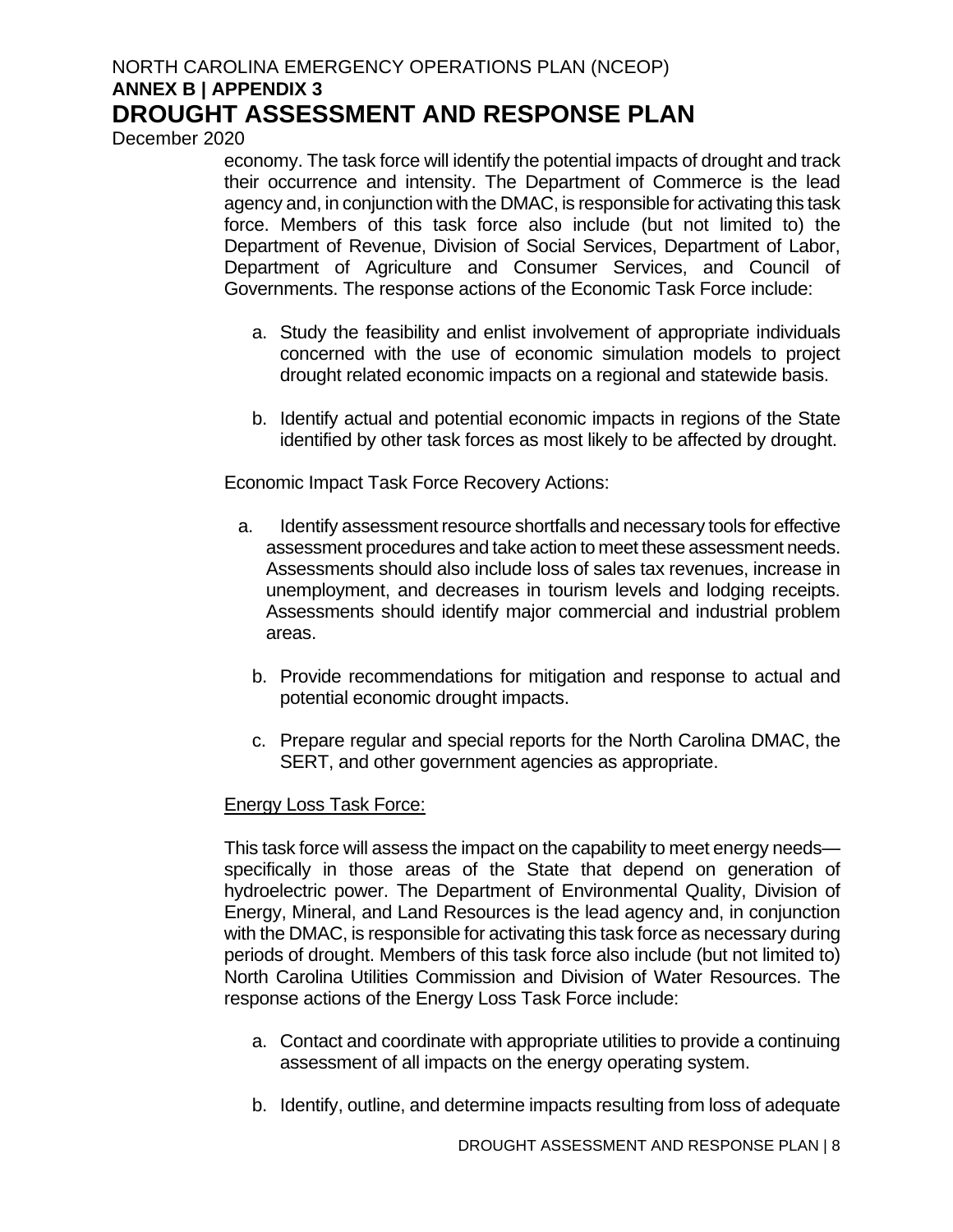December 2020

water levels. Assessments include total energy loss attributable to drought. Assessments will include an evaluation of water shortage impacts on electrical power generation, as well as identification of other major potential problem areas.

- c. Assist private and public utilities in implementing their response plans.
- d. Assess all apparent and ramifying implications pertinent to the immediate problems such as societal, social, economic, and environmental consequences of the situation.
- e. Gather information on energy loss, make impact assessments and prepare regular and special reports for the North Carolina DMAC, SERT, and other government agencies as may be required.
- f. Establish procedural tasking for the evaluation of specific hydroelectric energy loss.
- g. Exchange timely information with private and public utilities on hydroelectric energy loss assessment and response requirements.

Energy Loss Task Force Recovery Actions:

- a. Advise and recommend courses of action in energy loss response and recovery to the DMAC and the SERT.
- b. Emphasize and suggest appropriate actions (including conservation) to the geographical area concerned.
- c. Monitor and report adverse effects of water shortage on hydroelectric plants including utility redirection of energy supply.

### Health Task Force:

This task force investigates and specifies adverse health conditions caused by water shortages during drought. The Department of Health and Human Services, Division of Public Health, is the lead agency and in conjunction with the DMAC is responsible for activating this task force. Members of this task force also include (but not limited to) Division of Human Ecology and Epidemiology, Division of Food and Drug Protection, Veterinary Division, Division of Health Service Regulation, Division of Aging and Adult Services, and Division of Mental Health, Developmental Disabilities, and Substance Abuse Services. The response actions of the Health Task Force include:

a. Contact and coordinate with appropriate government and private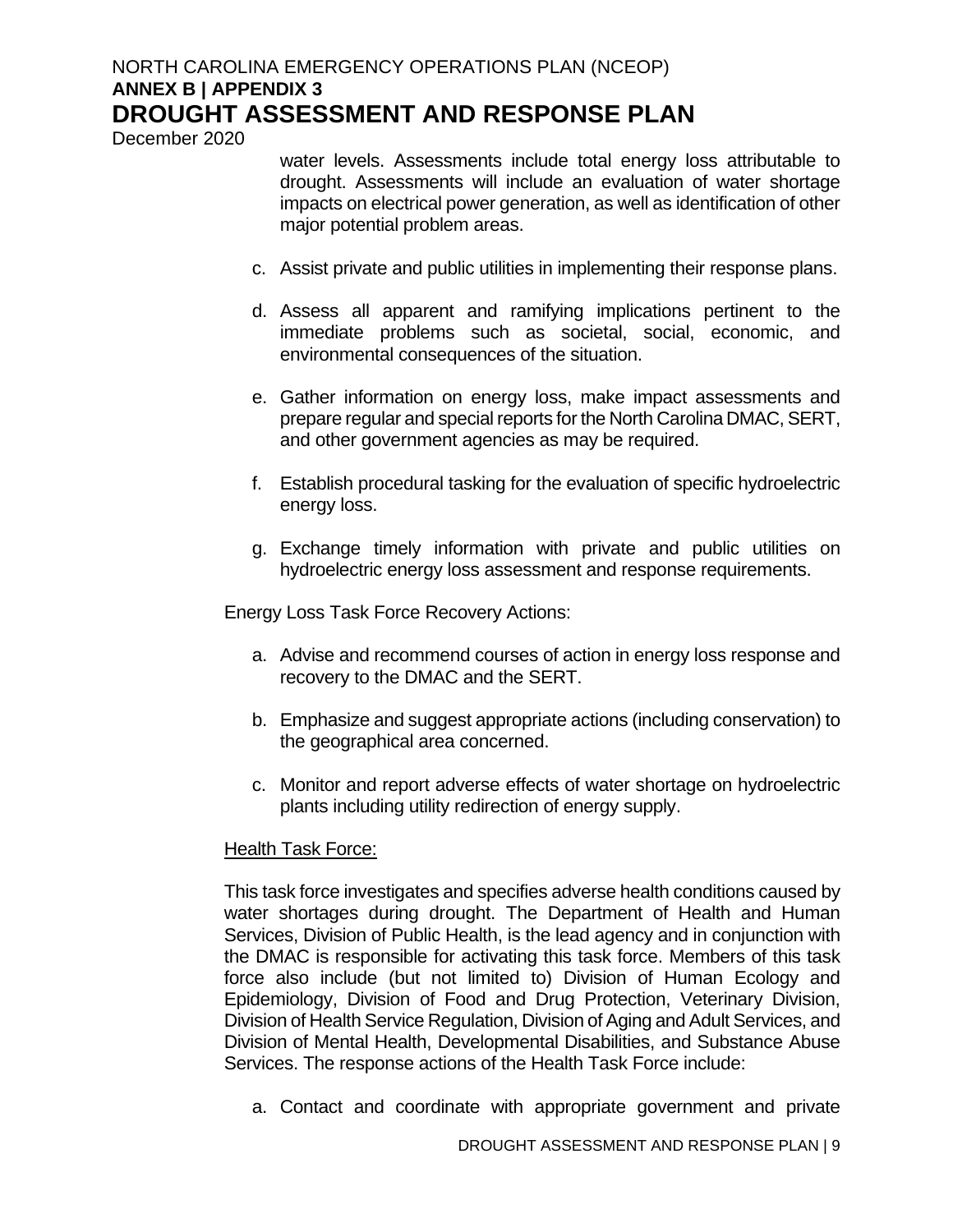December 2020

agencies concerning drought related health problems.

- b. Investigate and evaluate environmental health aspects of the drought situation. Assessments will include impact of water restriction measures on community health.
- c. Investigate and evaluate epidemiological ramifications of the drought throughout the affected area.
- d. Examine the effects of water shortage on foods and drugs.
- e. Evaluate drought related veterinary health problems, particularly those associated with meat and poultry diagnostics which may pose a danger to human consumption.
- f. Evaluate and report drought effects on home health services, group care, detention centers, and medical centers.
- g. Evaluate and report the effects of drought on the aging population.
- h. Determine the requirements for mental health counseling for drought related difficulties.

Health Task Force Recovery Actions:

- a. Assess the effects of water restriction measures on community health.
- b. Prepare reports to the North Carolina DMAC and the SERT as required.

#### Water Sources Task Force:

This task force is established to investigate and specify available water sources during drought. The Department of Environmental Quality, Division of Water Resources, is the lead agency and in conjunction with the DMAC is responsible for activating this task force. Members of this task force also include (but not limited to) Division of Water Quality, Division of Soil and Water Conservation, Division of Emergency Management, North Carolina State Extension Service, North Carolina Department of Agriculture and Consumer Services. The response actions of the Water Sources Task Force include:

- a. Identify and locate alternative water sources within the drought afflicted areas.
- b. Identify water conservation measures to minimize water consumption and extend available resources.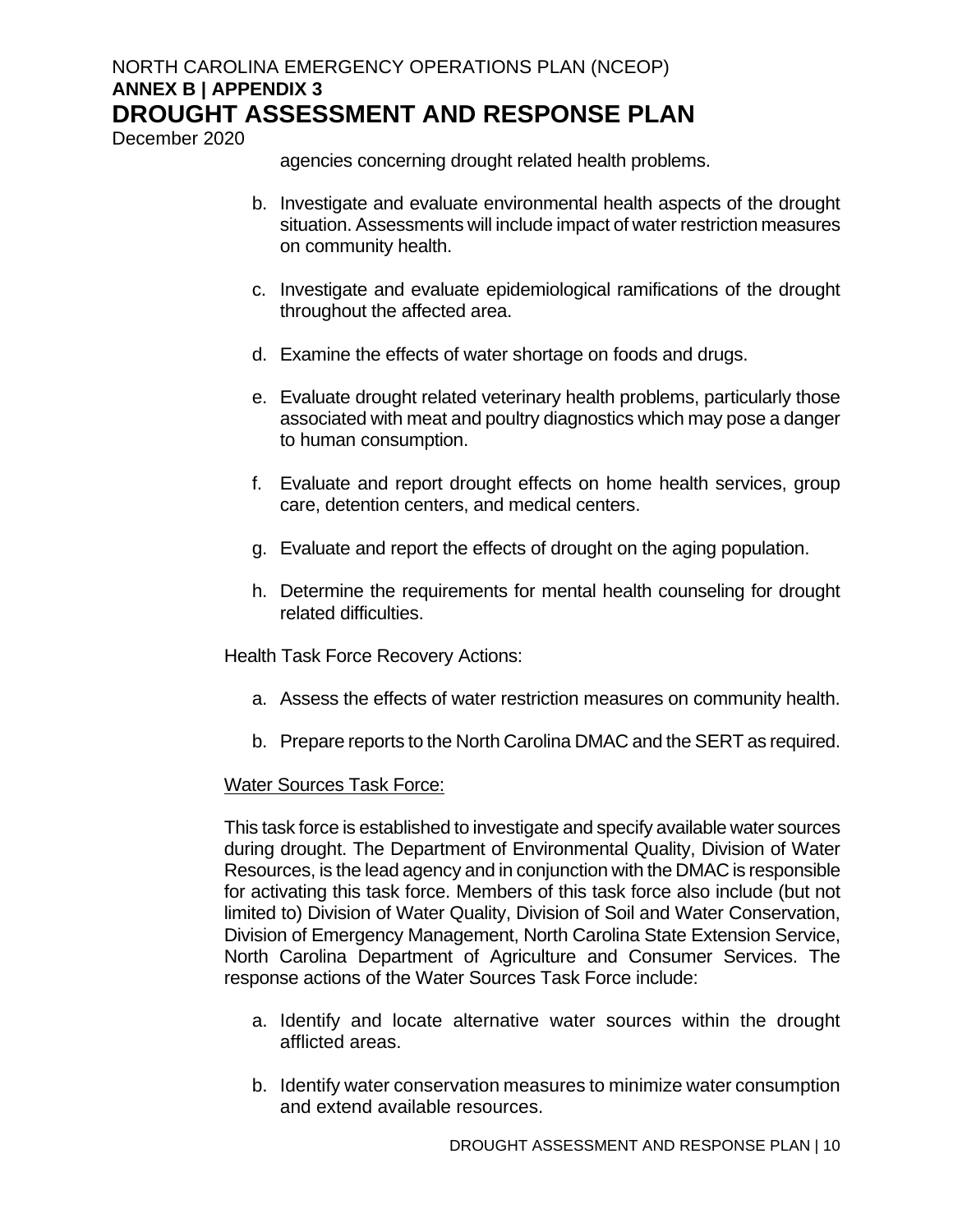December 2020

- c. Monitor water supply and demand to make recommendations on how to allocate existing supplies.
- d. Form special working teams as necessary.
- e. Establish procedures for evaluation of specific water resources.
- f. Provide weekly assessments of current and potential water supply.
- g. Monitor and evaluate local methods for measuring water supply and water use during water shortage conditions.
- h. Provide timely information to local officials to encourage community cooperation for water conservation.
- i. Explore and report possibilities for supplementing local water supplies.
- j. Emphasize mandatory conservation as soon as there are visible or measurable signs that water supplies are significantly lower than seasonal norms and are diminishing.
- k. Stress stringent conservation measures during water shortage emergencies.
- l. Recommend rationing only when supply is clearly inadequate to meet projected demands.

Water Sources Task Force Response Actions:

- a. Prepare reports to the North Carolina DMAC and the SERT as required.
- b. Monitor water supply conditions and the effectiveness of water conservation measures.
- c. Advise and recommend water conservation phasing to agriculture and community water supplies.
- d. Emphasize voluntary conservation when conditions indicate the potential for serious water supply shortages.

#### **2. CONTINUING**

a. Upon request of the governing body of a county, city, or town, determine whether satisfaction of water needs for human consumption, necessary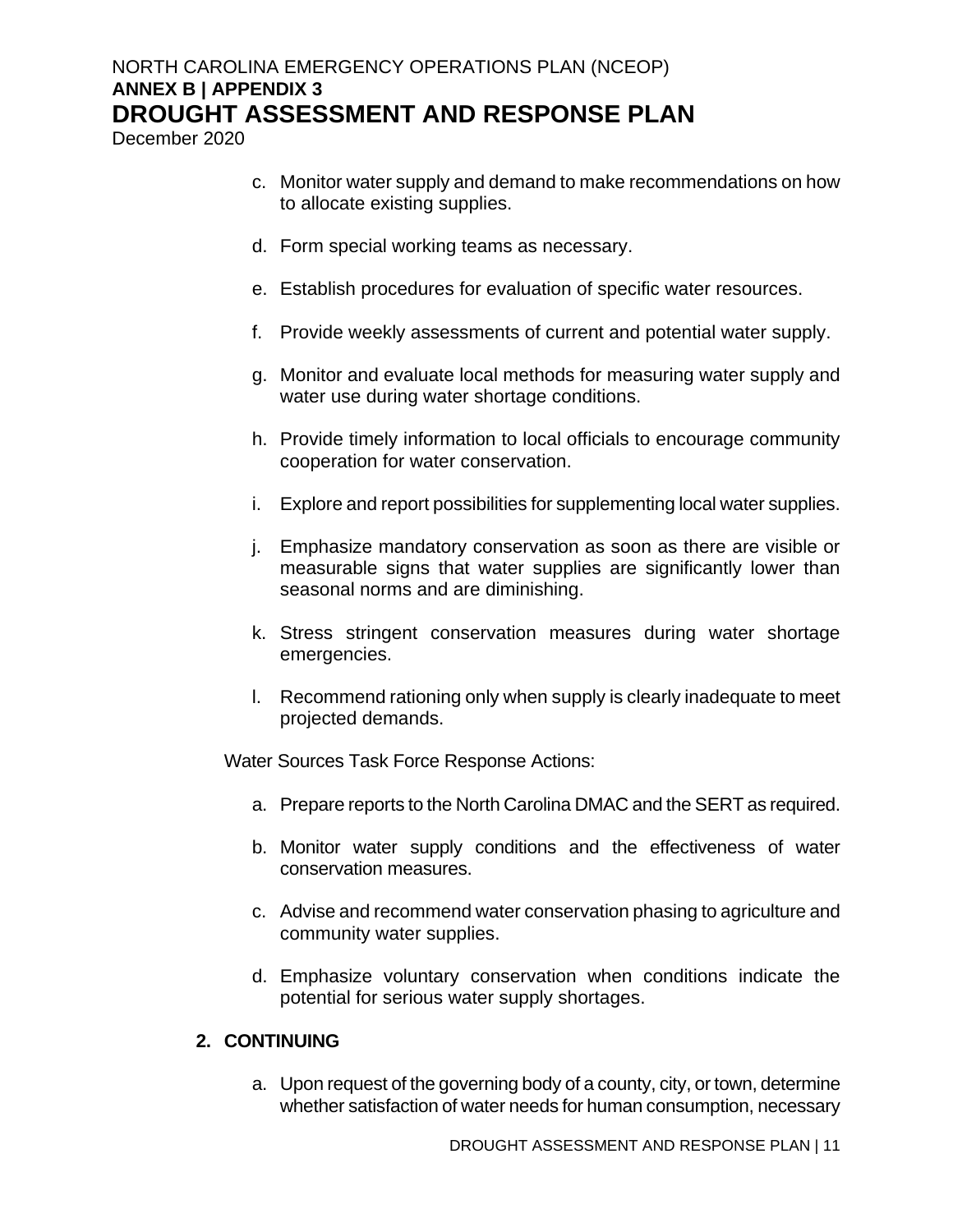December 2020

sanitation, and public safety require emergency action.

- b. Provide direction for all drought response activities within their assigned areas of responsibility using normal programs and available resources.
- c. Identify and report to the North Carolina DMAC all drought related problems and response activities.
- d. Identify and report to the State Hazard Mitigation Officer potential drought-effect mitigation measures that may be selected for funding under Section 404 of the Stafford Act (Hazard Mitigation Grant Program) in the event of a presidentially declared disaster.
- e. As emerging drought conditions are identified and assessed, impacts are reported to the State Emergency Operations Center, concerned departments of State government, and the North Carolina DMAC for further analysis and development.
- f. Response might range from media announcements to funding and allocation of resources.

### **V. REFEERENCES**

A. Chapter 166A of the North Carolina General Statutes, North Carolina Emergency Management Act, as amended

### **VI. TABS**

A. Sequence of Drought Actions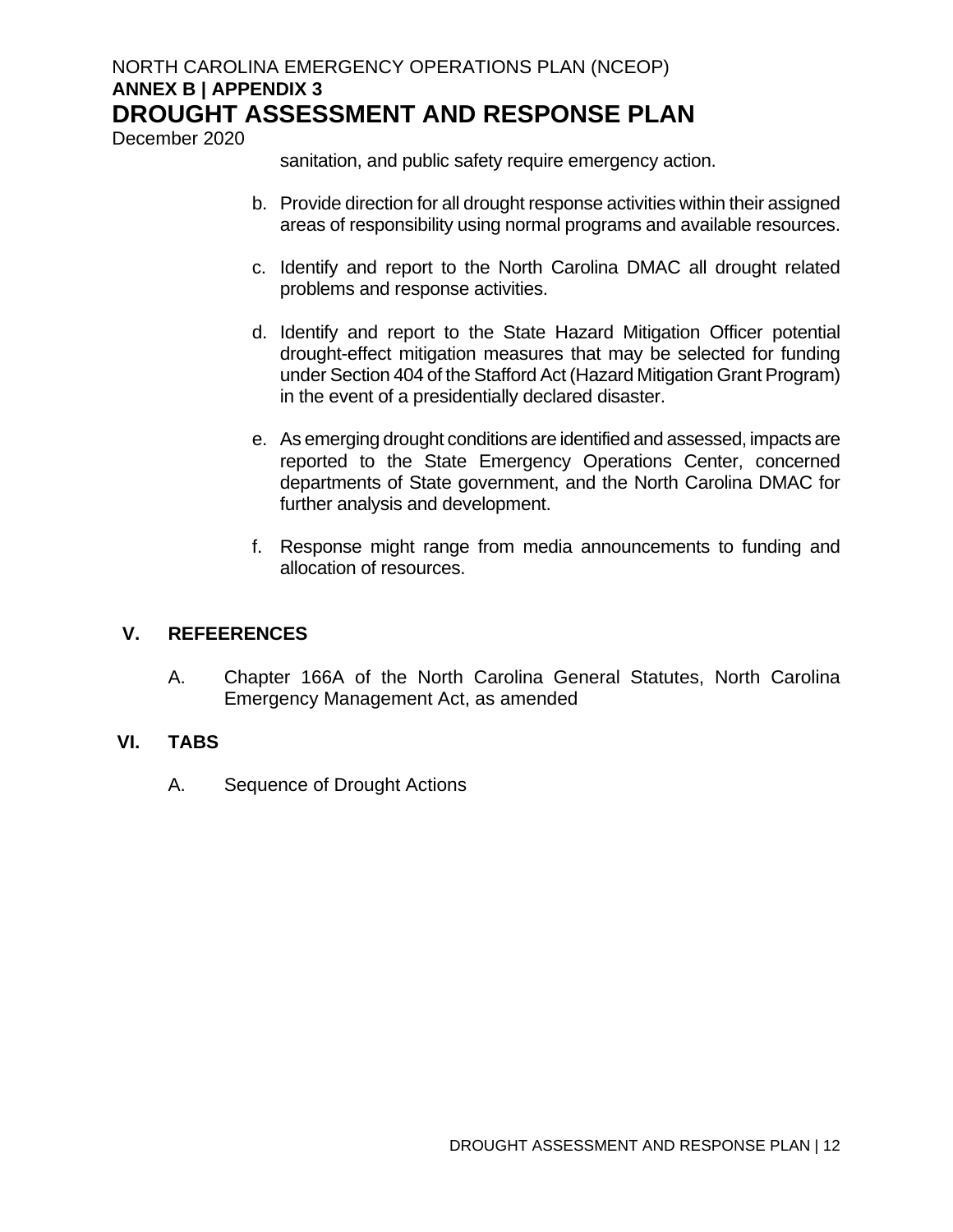December 2020

The North Carolina Drought Management Advisory Council (DMAC) normally uses the US Drought Monitor and/or the Palmer Drought Severity Index to trigger a sequence of response actions (listed below) when drought occurs. The use of the US Drought Monitor and Palmer Index does not preclude use of other indices or information as appropriate to help depict drought for water supply, agriculture, or forest resources and particularly to decide when to activate Task Forces or when to request SERT activation.

| <b>DMAC Determinations</b>                                                  | <b>Drought Severity</b>                       | <b>Actions To Be Taken</b>                                                                                                                                                             |
|-----------------------------------------------------------------------------|-----------------------------------------------|----------------------------------------------------------------------------------------------------------------------------------------------------------------------------------------|
| Normal                                                                      | <b>Normal Conditions</b>                      | Technical data is monitored<br>periodically by the Division<br>of Water Resources and<br>significant information is<br>sent to North Carolina<br><b>Emergency Management</b><br>(NCEM) |
| <b>Drought Emerges</b>                                                      | Normal to Dry Conditions                      | The Division of Water<br>Resources monitors, maps,<br>and discusses trend with<br>the DMAC.                                                                                            |
| <b>DMAC</b> determines<br>threshold conditions for<br>drought have been met | <b>Entering Phase 1</b><br>(Moderate Drought) | DMAC monitors technical<br>data and developing trends.<br>DMAC begins issuing<br>drought advisories and<br>provides drought status<br>information to NCEM and<br>other State agencies. |
| DMAC determines drought<br>has increased in severity.                       | <b>Entering Phase 2 (Severe</b><br>Drought)   | DMAC may request SERT<br>activation if drought impact<br>requires.<br>DPS appoints a Joint Public<br>Information Officer when/if<br><b>SERT</b> is activated.                          |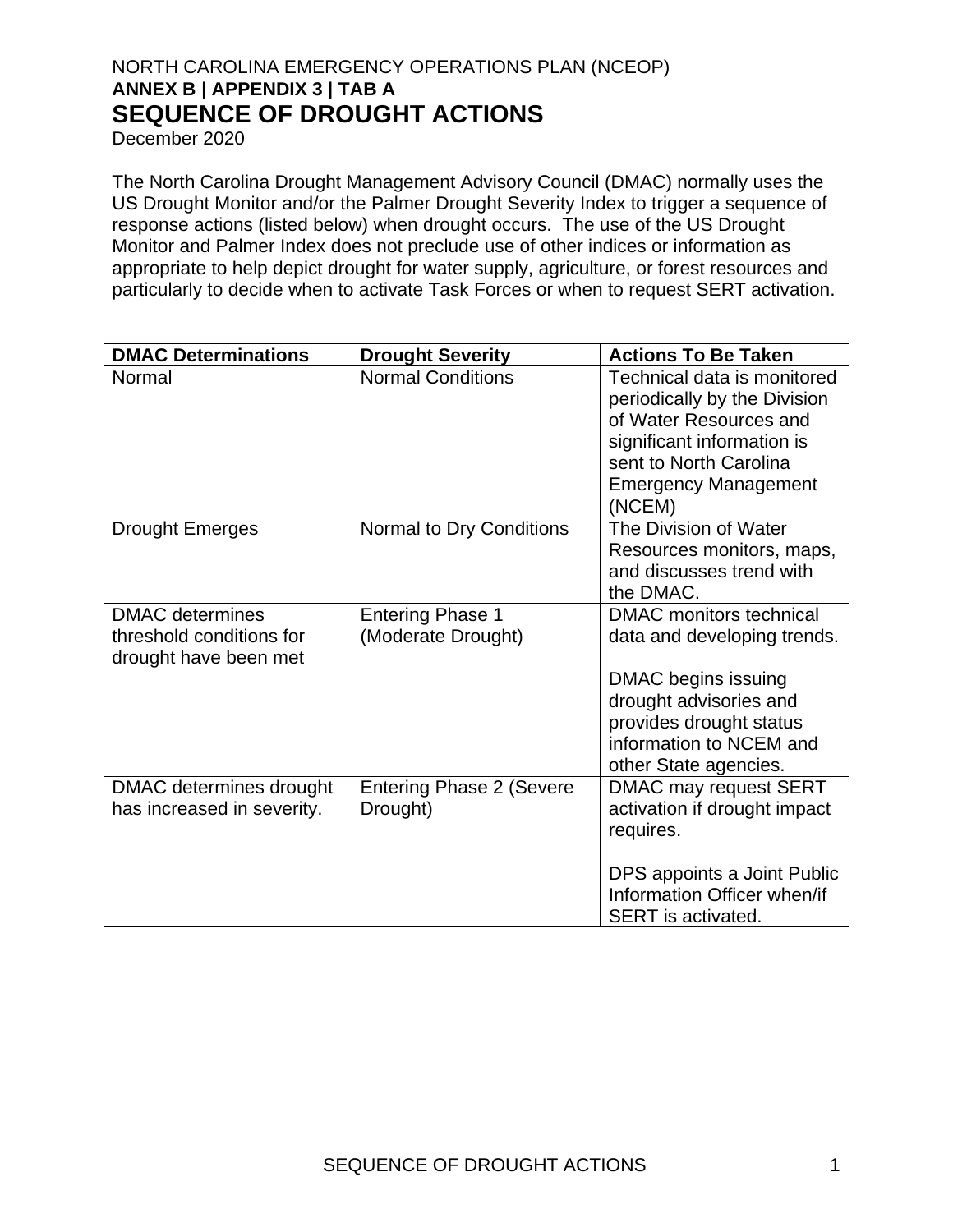| <b>DMAC Determinations</b> | <b>Drought Severity</b>               | <b>Actions To Be Taken</b>                                                                                     |
|----------------------------|---------------------------------------|----------------------------------------------------------------------------------------------------------------|
|                            | Phase 2 (Severe Drought)<br>Continued | The assigned PIO<br>establishes the Joint<br>Information Center (JIC)<br>which provides media                  |
|                            |                                       | status information.                                                                                            |
|                            |                                       | DMAC and/or NCEM<br>activate appropriate task<br>forces.                                                       |
|                            |                                       | Activated task forces make<br>assessments of drought<br>impact.                                                |
|                            |                                       | If activated, the SERT<br>provides Situation Reports<br>as required.                                           |
|                            |                                       | If the SERT is activated,<br>task forces keep JIC<br>advised of drought impacts.                               |
|                            |                                       | Lead agencies use<br>available resources to<br>undertake response actions<br>within their normal<br>programs.  |
|                            |                                       | If activated, the SERT<br>documents unmet needs<br>and assigns response to<br>appropriate lead<br>departments. |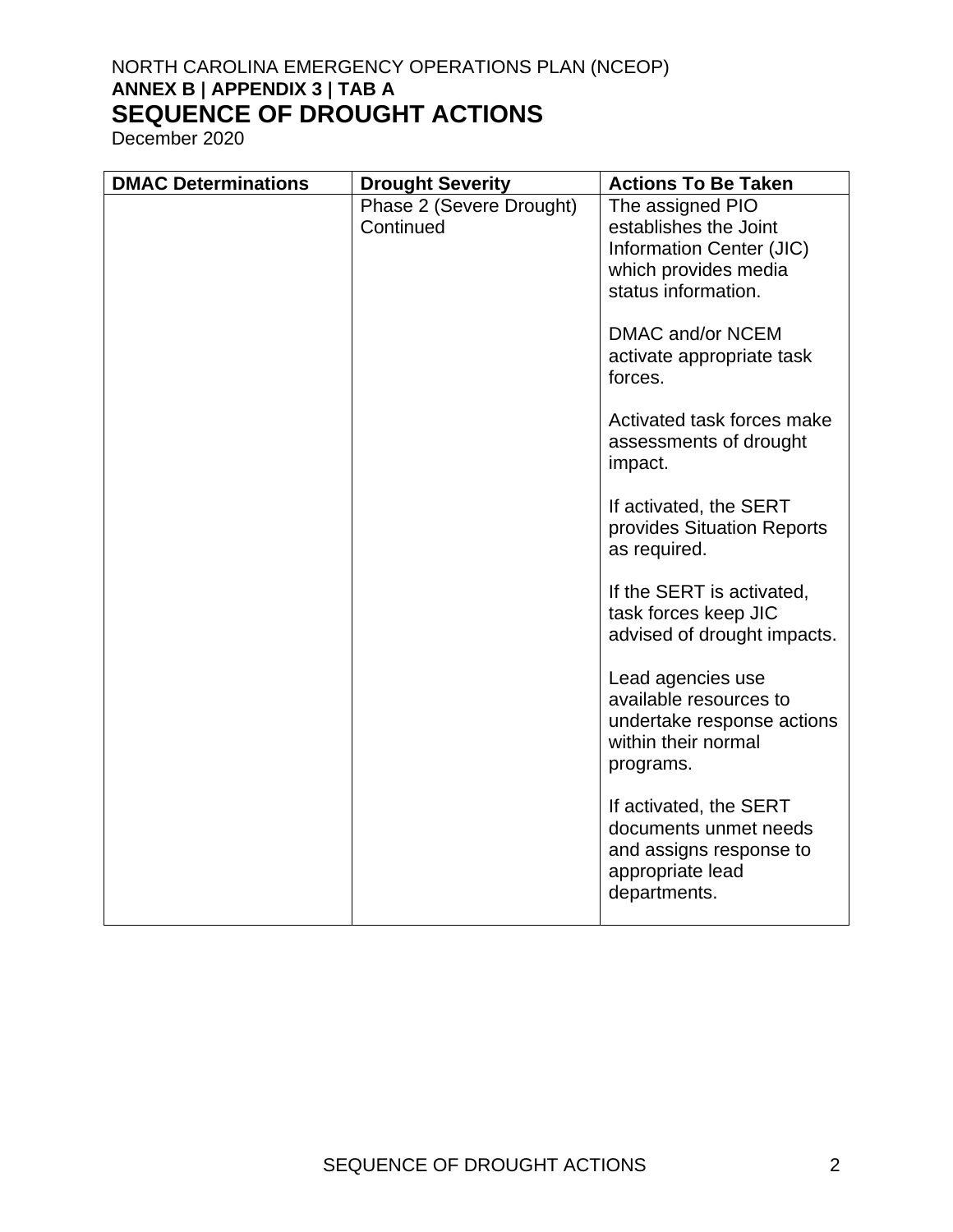| <b>DMAC Determinations</b>                                                               | <b>Drought Severity</b>                      | <b>Actions To Be Taken</b>                                                                                                                                                                                                                                                                                                                                                                                                                                            |
|------------------------------------------------------------------------------------------|----------------------------------------------|-----------------------------------------------------------------------------------------------------------------------------------------------------------------------------------------------------------------------------------------------------------------------------------------------------------------------------------------------------------------------------------------------------------------------------------------------------------------------|
| <b>DMAC</b> determines<br>indicators and forecasts<br>worsen and unmet needs<br>prevail. | <b>Entering Phase 3 (Extreme</b><br>Drought) | The Environmental<br><b>Management Commission</b><br>(EMC) may take action<br>within statutory authority as<br>requested by the Division of<br><b>Water Resources.</b><br>Task Forces continue to<br>make assessment reports.<br>DMAC reports unmet needs<br>to the SERT.<br>The SERT determines<br>which needs can be met by<br>reallocation of existing<br>resources. Those that<br>cannot be met are<br>forwarded to the Governor<br>with SERT<br>recommendations. |
|                                                                                          |                                              |                                                                                                                                                                                                                                                                                                                                                                                                                                                                       |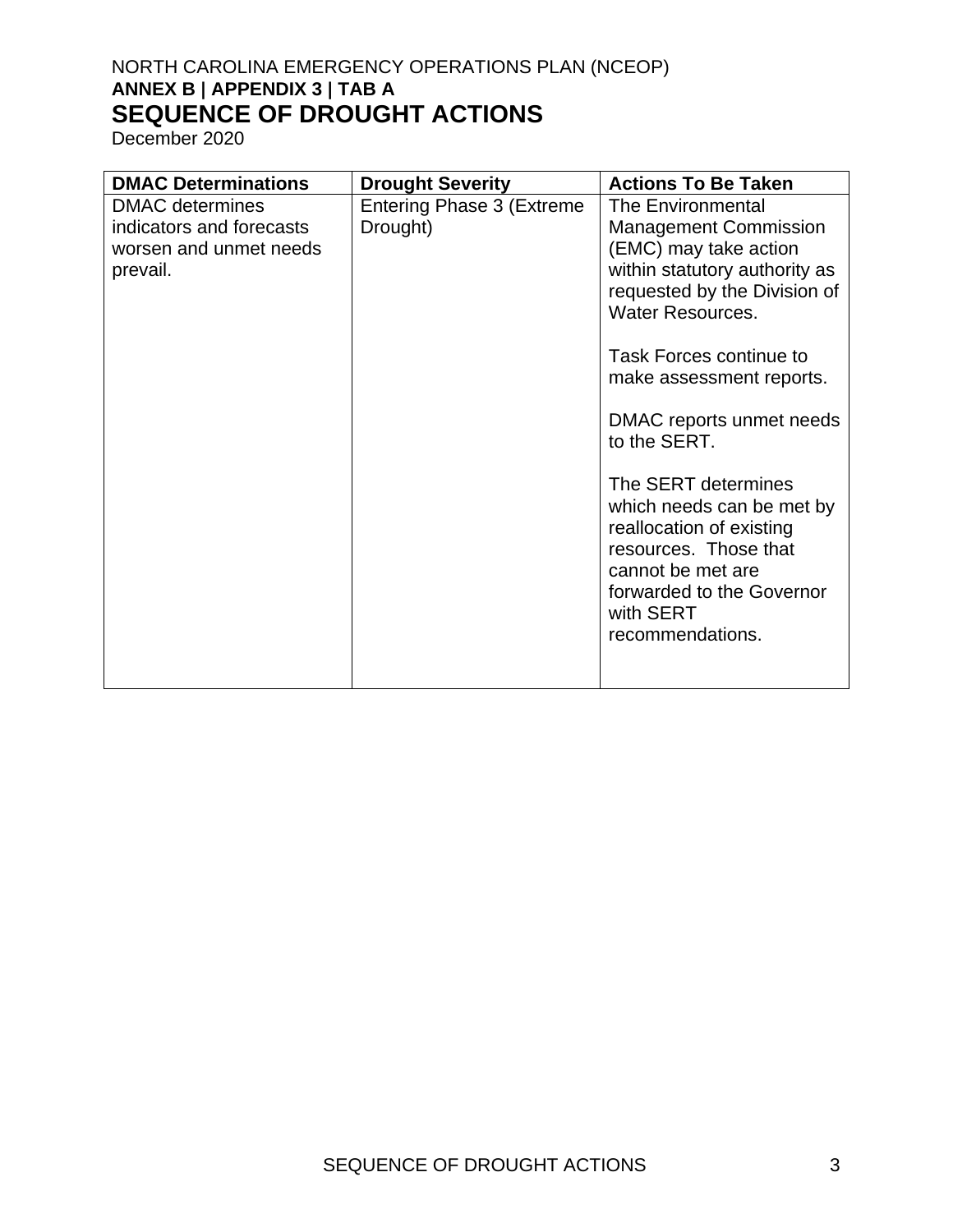| <b>DMAC Determinations</b>                                                               | <b>Drought Severity</b>                          | <b>Actions To Be Taken</b>                                                                                                                                                                      |
|------------------------------------------------------------------------------------------|--------------------------------------------------|-------------------------------------------------------------------------------------------------------------------------------------------------------------------------------------------------|
| <b>DMAC</b> determines<br>indicators and forecasts<br>worsen and unmet needs<br>prevail. | <b>Entering Phase 4</b><br>(Exceptional Drought) | <b>The Environmental</b><br><b>Management Commission</b><br>(EMC) may take action<br>within statutory authority as<br>requested by the Division of<br><b>Water Resources.</b>                   |
|                                                                                          |                                                  | <b>Task Forces continue to</b><br>make assessment reports.                                                                                                                                      |
|                                                                                          |                                                  | The SERT assembles data<br>necessary to support a<br>Governor's request for a<br><b>Presidential Disaster</b><br>Declaration or a declaration<br>from the US Secretary of<br>Agriculture.       |
|                                                                                          |                                                  | The Governor may request<br>a Presidential Disaster<br>Declaration or an<br><b>Agricultural Disaster</b><br>Declaration from the US<br>Secretary of Agriculture.                                |
|                                                                                          |                                                  | A Presidential Disaster<br>Declaration established the<br>Director of Emergency<br>Manage (or other<br>designated State official) as<br><b>State Coordinating Officer</b><br>(SCO) for Drought. |
|                                                                                          |                                                  | The State Coordinating<br>Officer works with FEMA to<br>secure necessary federal<br>assistance.                                                                                                 |